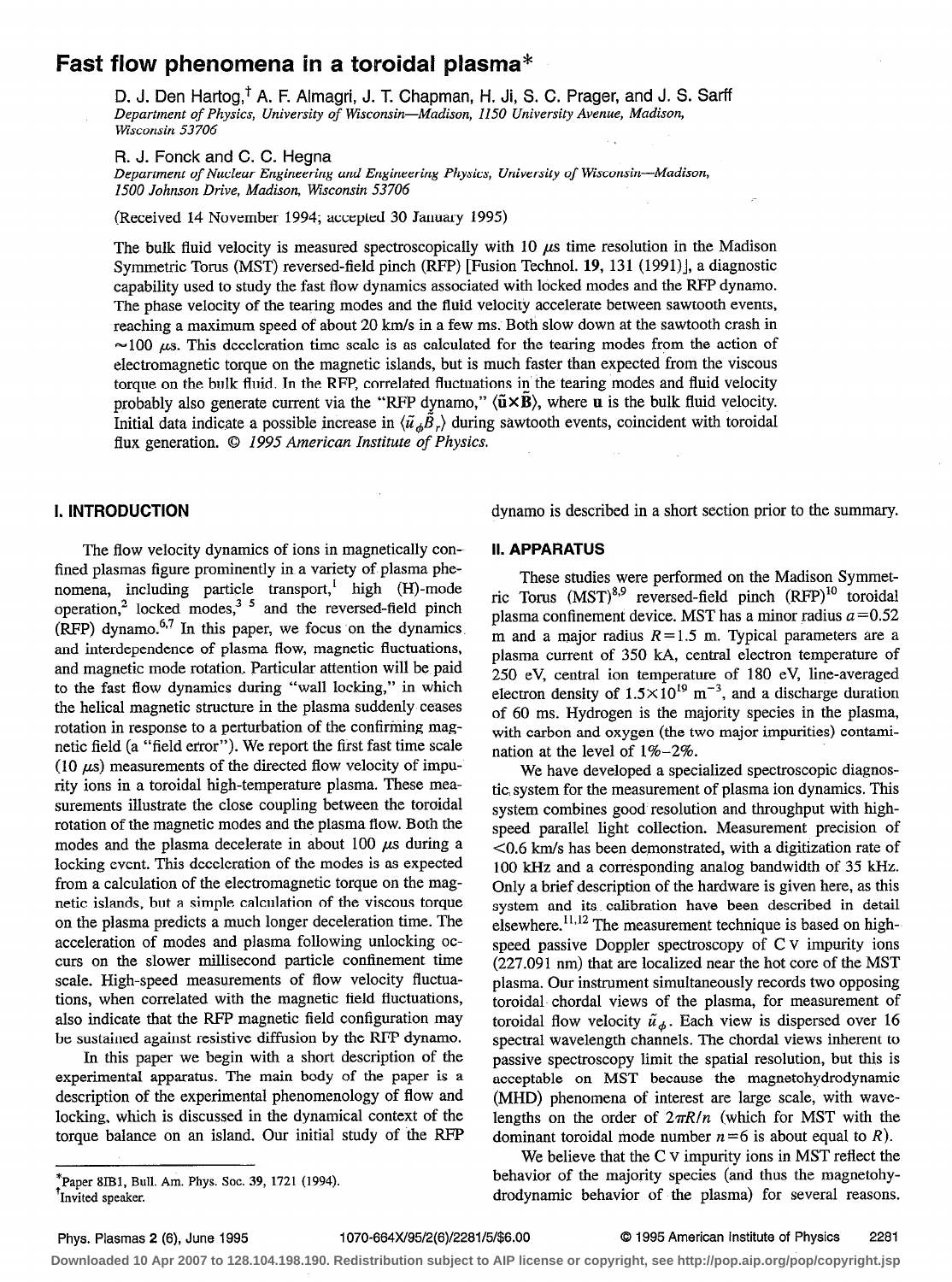First, the temperatures of the C v ions and the majority protons (measured with a charge-exchange analyzer) are similar, both in magnitude and fast time behavior.<sup>13</sup> Second, for typical MST parameters, the calculated energy equilibration time for the carbon impurity ions with the majority protons is approximately 50  $\mu$ s.<sup>14</sup> Finally, the theoretical prediction of  $Kim<sup>15</sup> that the flow of impurity and majority ions will be$ different does not apply to MST because neoclassical effects are small in a RFP plasma.

MST has an extensive set of magnetic diagnostics in the form of arrays of flux pickup coils mounted on the inner wall of the vacuum vessel. There are large poloidally and toroidally distributed sets of three orthogonal coils for measuring tearing mode structure and rotation. The radial field error at the poloidal and toroidal insulated 1 cm wide gaps in the conducting shell surrounding the plasma are also monitored by arrays of coils. (The poloidal gap extends the short way around the torus to allow the pulsed poloidal field to enter the conducting shell; the toroidal gap extends the long way around the torus to allow application of the toroidal field.<sup>16</sup>) In addition, the  $\ddot{B}_r$ , measurements necessary for study of the RFP dynamo were made with a probe that contained an array of flux coils and was shielded with boron nitride so that it could be inserted into low current (250 kA) MST discharges.

#### **III. FLOW AND LOCKING**

Sections III A and III D below are a presentation of the experimental phenomenology of flow and locking in MST; Secs. III B and III C are a review of the theoretical context in which we have placed our work.

### A. The locking sequence

The dominant magnetic tearing modes in MST (with poloidal and toroidal mode numbers  $m=1$ ,  $n=5-10$ ) phase lock to form a rotating, localized, magnetic disturbance with a toroidal width of about one-fourth the circumference.<sup>16</sup> The condition we refer to as "wall-locked modes" occurs when this rotating magnetic structure halts at the physical location of the radial error field; this always occurs coincident with a sawtooth event. (MST exhibits distinct periodic sawtooth events that are evident in many plasma parameters, including soft x-ray emission, plasma current, toroidal flux, and majority ion temperature.  $t_{3,17}$ ) The sequence of events during wall locking is as follows.

(1) The sudden flattening of the current density profile that occurs during a sawtooth event shifts the plasma inward and generates an impulsive radial magnetic field error at the poloidal gap.

(2) The rotating, phase-locked tearing modes halt at the physical location of this error field.

(3) At this point the sequence bifurcates and is completed by either (a) temporary locking, which is characterized by slow reacceleration of the modes and plasma to  $\approx 20$ km/s and a gradual decrease in the field error; or (b) permanent locking, in which the modes do not reaccelerate, the field error grows linearly, and the plasma reaccelerates or continues at  $\approx$ 10 km/s (which is approximately the velocity



FIG. 1. Temporary locking followed by permanent locking, illustrated by two successive sawtooth events in MST, (a) The rotation of the  $m = 1$ ,  $n = 6$ tearing mode halts during the sawtooth, but reaccelerates after temporary locking. (b) The toroidal flow velocity of the plasma slows down but often does not go to zero during locking. (c) The  $m=1$  radial field error at the poloidal gap impulsively rises during a sawtooth event, but continues to linearly grow only after permanent locking.

expected from the  $E \times B$  and ion diamagnetic drifts in  $MST^{18}$ ).

Both of these locking phenomena occurred in the single RFP discharge shown in Fig. 1. Temporary locking is by far the predominant mechanism. The cause of the bifurcation in the locking sequence is not known; it may be due to the type of field error instability described in Ref. 16.

#### B. Torque balance on an island

The framework in which we discuss our measurements of the plasma and mode rotation during wall locking is based on the supposition that such behavior is determined by the response of the magnetic islands in the MST plasma to the



FIG. 2. A pictorial overview of the forces on the plasma and islands. The  $E \times B$  and  $\overline{B} \times \nabla p$  forces accelerate the bulk plasma; the plasma is decelerated by the viscous drag against the wall,  $T_{VSw}$ . The islands are decelerated by the electromagnetic torque imposed by the field error,  $T_{EM}$ . The plasma and islands interact to decelerate and accelerate each other via viscous coupling, T<sub>VS</sub>.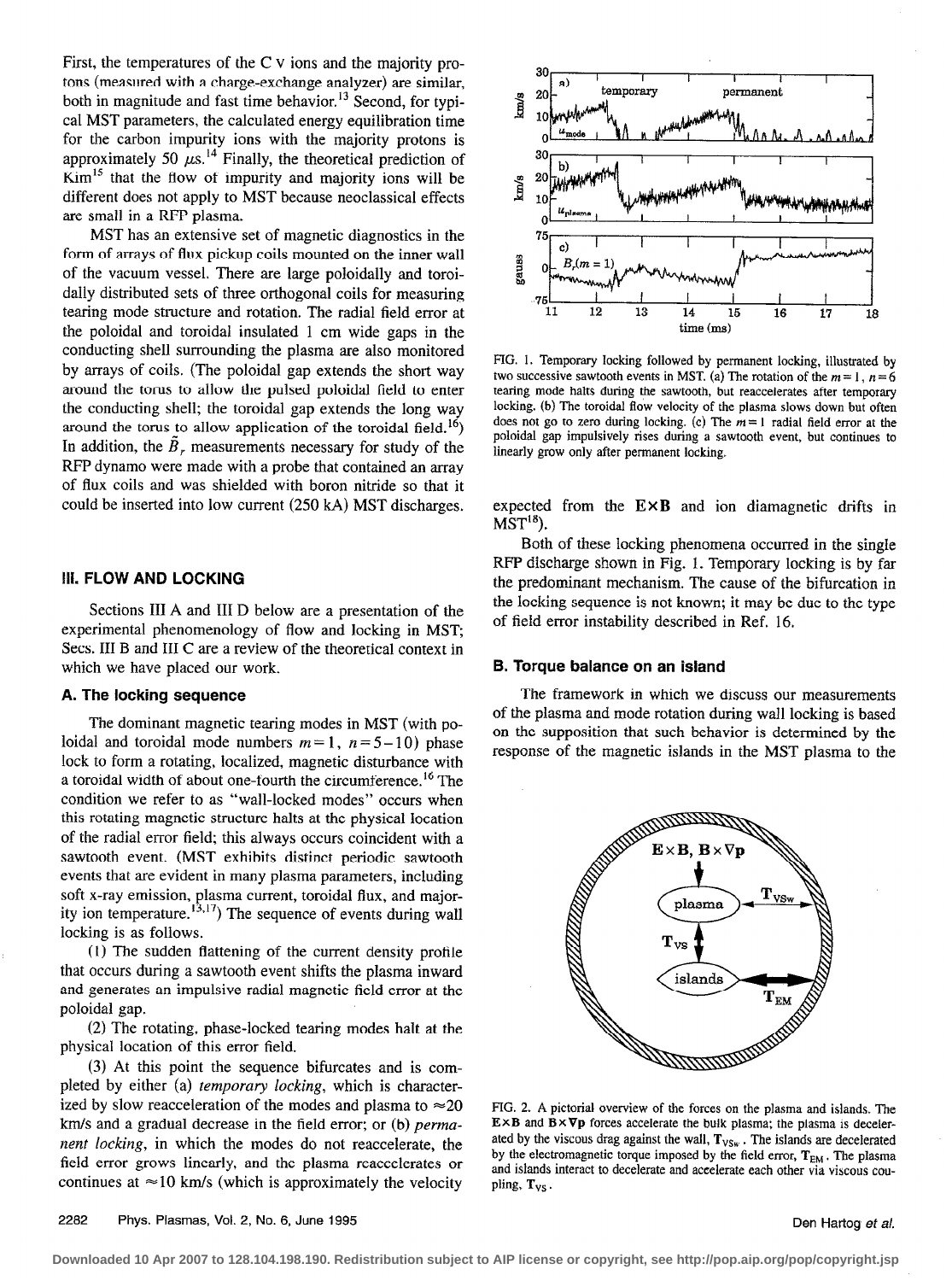perturbing field error. Specifically, the inertia of the plasma inside the separatrices of the magnetic islands must be balanced against the local electromagnetic and viscous torques.<sup>19,20</sup> Figure 2 is a pictorial overview of this process, which may be helpful in understanding the discussion below.

The electromagnetic force on the plasma in a rotating island is

$$
\mathbf{F}_{\text{EM}} \sim \tilde{\mathbf{J}} \times \tilde{\mathbf{B}},\tag{1}
$$

where  $\mathbf{J} \approx \mathbf{J}_{\text{fe}}$ , the current at the resonant surface generated by the impulsive field error, and  $\bf{B}$  is the preexisting fluctuating magnetic field. Then, the torque on an island is

$$
\mathbf{T}_{EM} = \int r(\tilde{\mathbf{J}} \times \tilde{\mathbf{B}}) dS \approx \int r(\tilde{\mathbf{J}}_{fe} \times \tilde{\mathbf{B}}) dS,
$$
 (2)

where  $r$  can be the major or minor radius for toroidal or poloidal torques and the integral is over the surface of the island.

In order to estimate the viscous torque  $T_{VS}$  on the islands, they can be treated as solid obstacles in an incompressible fluid. In the inner region of the rational surfaces,

$$
\mathbf{T}_{\text{VSS}} \propto \mu_{\perp} \frac{\partial \Omega_s}{\partial r},\tag{3}
$$

where  $\Omega_s$  is the angular velocity at the rational surface and  $\mu_{\perp}$  is the perpendicular viscosity. The angular velocity is

$$
\Omega_s = \frac{\mathbf{k} \cdot \mathbf{v}}{r} = \frac{n u_\phi}{R} + \frac{m u_\theta}{a}.
$$
\n(4)

An analysis of this dispersion equation for magnetic mode rotation in MST suggests that  $u_{\phi} \geq u_{\theta}$ ; therefore  $\Omega_s \approx nu_{\phi}/R$ because  $n>m$ . (The poloidal flow velocity  $u_{\theta}$  will be measured on MST in the near future when the appropriate viewing port has been constructed.) The perpendicular viscosity  $is^{\frac{5}{21,22}}$ 

$$
\mu_{\perp} = \frac{6nkT_i}{\omega_{ci}^2 \tau_i},\tag{5}
$$

where *n* is the ion density, *k* is Boltzmann's constant,  $T_i$  is the ion temperature,  $\omega_{ci}$  is the ion cyclotron frequency, and  $\tau_i$  is the ion collision time.

The equation of motion of the island is then obtained by balancing inertia against the torques:

$$
\rho \left( \frac{\partial \Omega_s}{\partial t} \right) \propto \mathbf{T}_{\text{VSS}} + \mathbf{T}_{\text{EMs}} \,. \tag{6}
$$

#### C. Threshold for locking and unlocking

The size of the perturbing field error necessary to cause wall locking can be calculated by noting that the locked state is stationary and requires  $T_{VSS} = T_{EMs}$ . Estimating the electromagnetic torque,

$$
\mathbf{T}_{\text{EMs}} \propto \langle \tilde{\mathbf{J}}_{\text{fe}} \times \tilde{\mathbf{B}} \rangle
$$
  
 
$$
\propto \tilde{B}_v \tilde{B} \sin \Delta \varphi
$$
  
 
$$
\propto W_v^2 W^2 \sin \Delta \varphi,
$$
 (7)



FIG. 3. A temporary locking cycle over one sawtooth period; the starting points of the deceleration and acceleration phases are illustrated. Both the plasma (light line) and mode (heavy line) toroidal velocities are shown.

where  $\Delta \varphi$  is the phase between  $\tilde{J}_{fe}$  and  $\tilde{B}$ , W indicates the island width, and the subscript " $v$ " indicates a vacuum quantity (e.g.,  $B<sub>v</sub>$  is the field error that exists in the vacuum vessel prior to formation of the plasma). At the locking threshold, sin  $\Delta \varphi = 1$ , so balancing the torques gives

$$
\mu_{\perp} \frac{\Omega}{W} \propto W_v^2 W^2,\tag{8}
$$

therefore,

$$
W_v \propto \sqrt{\mu_\perp \frac{\Omega}{W^3}}.\tag{9}
$$

For locking to occur in MST,  $W_p \approx 0.5$  cm or a vacuum error field of  $\approx$  2% at the poloidal gap, about what is observed. (The vacuum field error is actually a spatial  $\delta$  function localized at the 1 cm wide poloidal gap.)

At the unlocking threshold, the flow velocity,profile has relaxed, so

$$
\mu_{\perp} \frac{\Omega}{r_s} \propto W_v^2 W^2 \tag{10}
$$

and

$$
\frac{W_{v\text{ unlock}}}{W_{v\text{ lock}}}\propto\frac{W}{r_s}<1,\tag{11}
$$

where  $r<sub>s</sub>$  is the radius of the rational surface.

#### D. The temporary locking cycle

Figure 3 illustrates a typical temporary hocking cycle in MST; it is an expanded view of the plasma and mode toroida1 rotation velocity during one sawtooth period.

#### 1. The deceleration phase

Deceleration of both the magnetic modes and plasma during wall locking is quick, on the order of 100  $\mu$ s. Since the island and thus the mode deceleration is caused by the electromagnetic braking torque imposed by the field error, it is straightforward to show that the expected mode deceleration time scale is

### Phys. Plasmas, Vol. 2, No. 6; June 1995 Den Hartog et al. 2283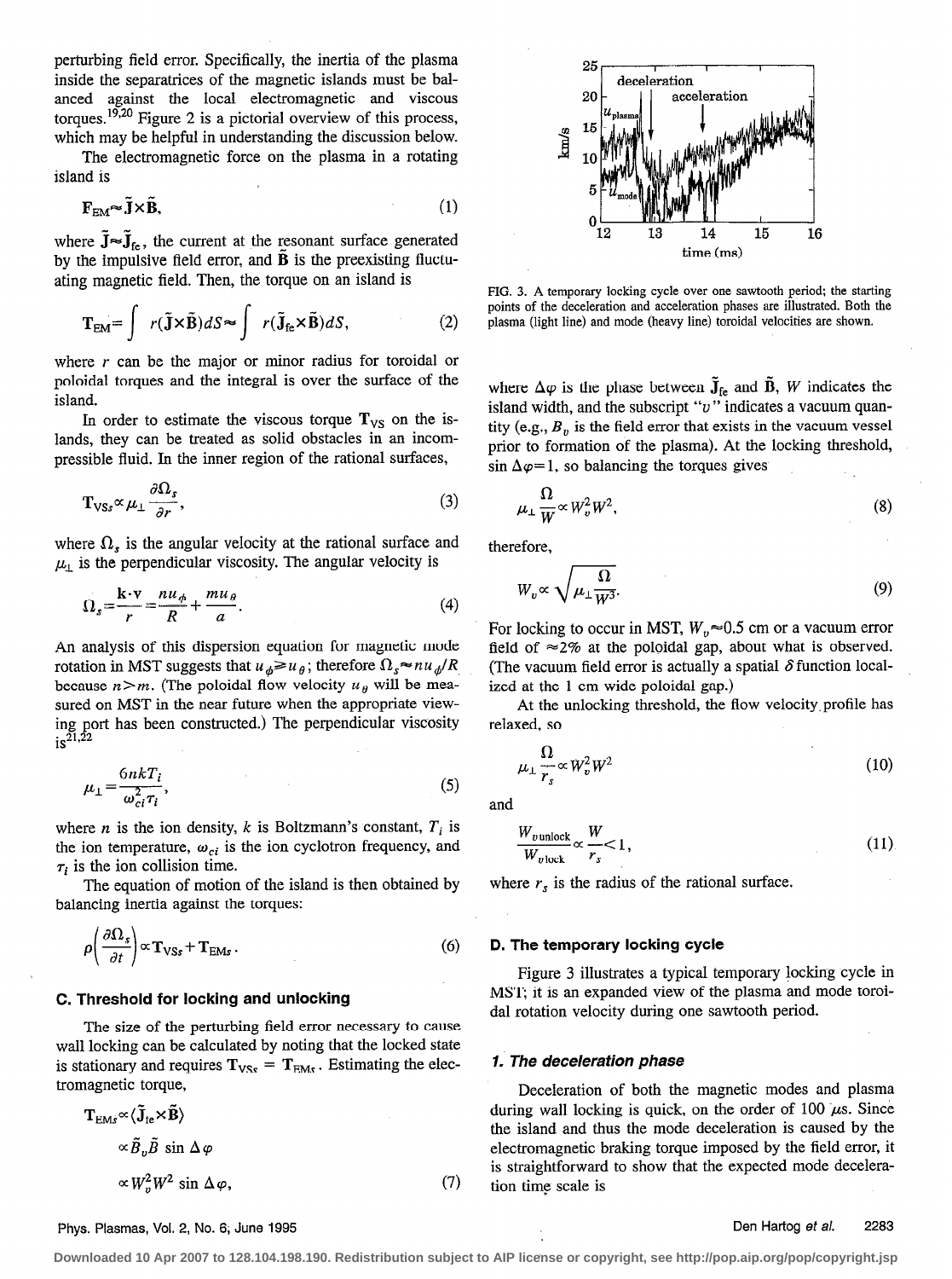

FIG. 4. Island widths in MST as estimated from  $\tilde{B}$  measured at  $r = a$ .

$$
\tau_M = \tau_H \sqrt{\frac{r_s R_0^2}{WW_v^2}}
$$
  

$$
\approx 300 \ \mu s.
$$
 (12)

The Alfvén time is

$$
\tau_H = \frac{l_s}{m v_A},
$$

where  $v_A$  is the Alfven velocity, m is the poloidal mode number, and the shear length  $(q$  is the safety factor) is

$$
l_s = \frac{Rq^2}{a(dq/dr)}.
$$

The value of  $\tau_M$  shown is for typical MST parameters of  $\tau_H \approx 1$  µs,  $r_s \approx 25$  cm,  $W \approx 10$  cm, and  $W_v \approx 0.5$  cm. Encouraged by this agreement with experiment, we calculate the viscous flow deceleration of the bulk plasma:

$$
\tau_{\text{VS}} \approx \frac{a^2}{\nu (2.4)^2}
$$
  
\n
$$
\approx \frac{1}{6} \tau_v \left(\frac{a}{r_s}\right)^2
$$
  
\n
$$
\approx 0.13 \text{ s},
$$
 (13)

where  $\tau_v = r_s^2/\nu$  is the viscous time scale and  $\nu = \mu_\perp/\rho$  ( $\rho$  is the mass density).

This is obviously much longer than the measured deceleration time of the plasma. The cause of this disagreement is unclear, but a possible explanation lies in the fact that the  $m=1$  islands in MST are large and overlapping; see Fig. 4 for the estimated island widths and positions. Since most of the plasma cross section is covered by islands, we may expect to see the entire plasma decelerate on the electromagnetic braking time scale, even though it may actually be viscous torques that act on the bulk plasma.

#### 2. The acceleration phase

Referring again to Fig. 3, note that reacceleration to the equilibrium speed of about 20 km/s takes several milliseconds. This is roughly equivalent to the particle confinement time in MST. We suggest the following scenario.

(1) Large transport of energy and particles takes place during a sawtooth event (density and temperature profiles flatten, potential gradients are lost}.

(2) A radial electric field is reestablished by particle diffusion on a particle confinement time scale.

(3) The bulk plasma accelerates in response to the  $E \times B$ force.

(4) Momentum transfer to the islands then accelerates the modes.

During a sawtooth event, the mode velocity always drops to zero while the plasma velocity often drops to about 5 km/s and then starts to accelerate. It then takes several milliseconds for the modes to "catch up" to the plasma, that is, for the modes to accelerate to the same velocity as the plasma. When the two velocities again match, we sometimes see a 50% drop in the amplitude of the  $m=1$ ,  $n=6$  tearing mode (which is the largest mode during that phase of the sawtooth). There is no accompanying rise in the amplitude of the other tearing modes. The cause of this behavior is under investigation.

#### IV. INITIAL STUDY OF THE RFP DYNAMO

Extensive MHD computation has shown that current is driven by correlated fluctuations in the plasma flow veIocity and the magnetic field (this is the RFP dynamo).<sup>23</sup> This mechanism is believed to sustain the reversed toroidal field profile of the RFP plasma against resistive diffusion. The dynamo is compatible with relaxation through resistive reconnection to the minimum energy "Taylor state."<sup>24</sup> The RFP dynamo can be viewed as a fluctuation-induced electric field,  $\mathbf{E}_f = (\tilde{\mathbf{u}} \times \mathbf{B})$ ;  $\mathbf{E}_f$  drives parallel current  $(J_{\theta})$  in the outer plasma and impedes parallel current  $(J_{\phi})$  in the center. The dynamo current drive in the outer region of the plasma causes  $B_{\phi}$  there to reverse direction relative to  $B_{\phi}$  in the center.

Probe studies of the edge plasma in MST have inferred the existence of the RFP dynamo from measurement of the fluctuating electric field ( $\tilde{u}$  was not measured directly).<sup>25</sup> Spectroscopic measurement of 0 V velocity fluctuations in the Reversed-field Pinch, University of Tokyo Experiment (REPUTE)- $1^{26}$  RFP also points to the existence of the dynamo, although the correlation between  $\tilde{u}$  and  $\tilde{B}$  was not measured.<sup>27</sup> Our measurements in the core plasma also show that large fluctuations in  $\tilde{u}_{\phi}$  and  $\tilde{B}_r$  occur during a sawtooth event, coincident with the generation of  $B_{\phi}$  (thus making a sawtooth event a "discrete dynamo event"<sup>17</sup>). Part of these fluctuations are due to a rigid shift of the plasma column during a sawtooth, but we use a data reduction algorithm (Ref. 12), which quantifies the actual\_ flux-surface average of the random fluctuations in  $\tilde{u}_{\phi}$  and  $B_r$  from an ensemble of sawtooth events. Figure 5 shows the correlation of  $\tilde{u}_d$  with  $B_r$  measured at  $r/a = 0.6$  ( $\tilde{u}_\phi$  is measured from the C v shell between  $r/a = 0.3$  and 0.6) from our small initial ensemble containing about 100 sawtooth events. These measurements show what may be an increase in  $\mathbf{E}_f = \langle \tilde{u}_\phi \tilde{B}_r \rangle$  during the sawtooth event.

2284 Phys. Plasmas, Vol. 2, No. 6, June 1995 **Den Hartog et al.** 2284 Phys. Plasmas, Vol. 2, No. 6, June 1995